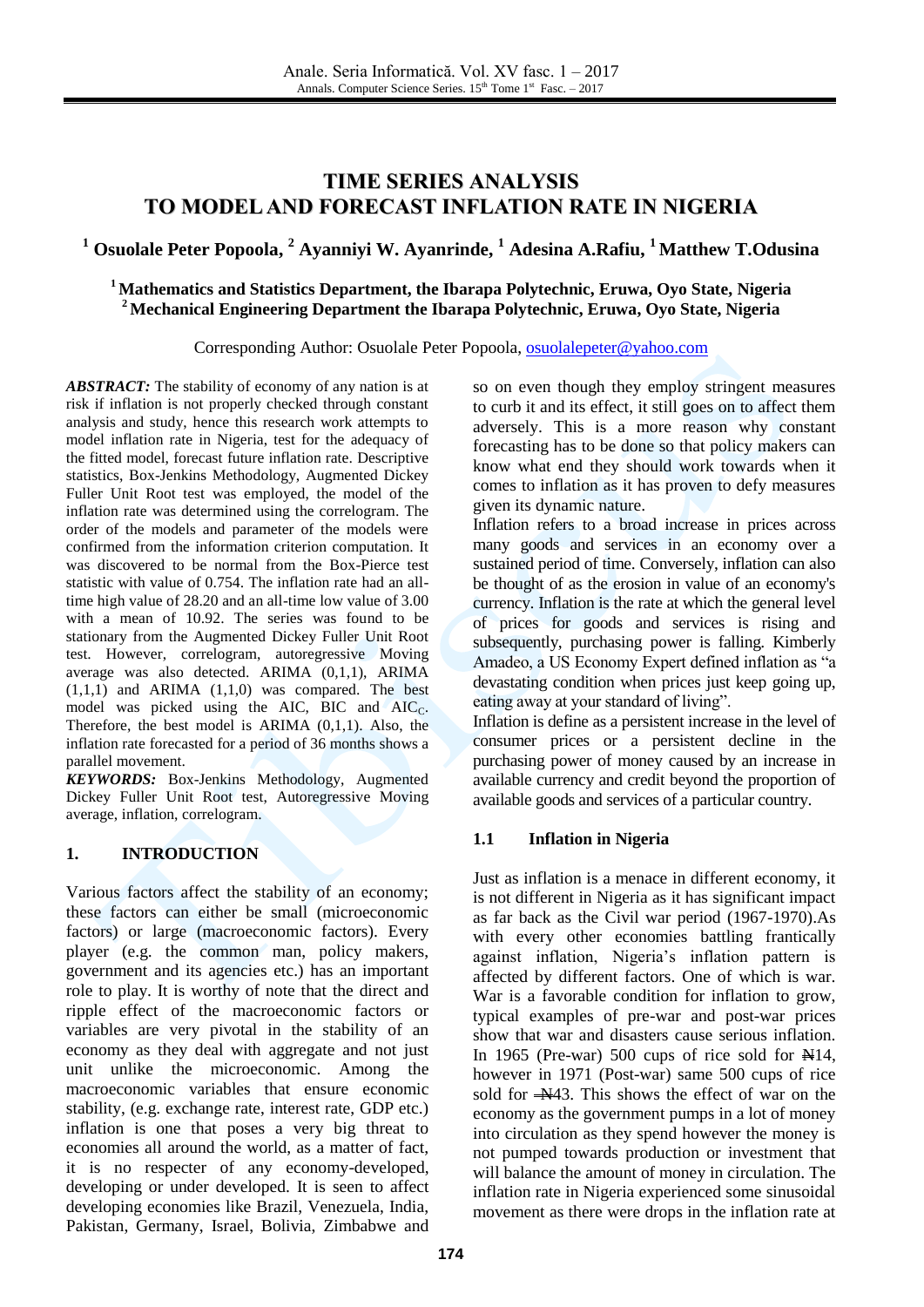various points. Government spending (such as preelection spending, white elephant projects e.g. Udoji awards, Abebo salary awards, Structural adjustment program) affects the rate of inflation in Nigeria, as the government is seen to enter deficit spending at some points and also fraternize with a pal of inflation "borrowing". These things and more saw Nigeria inflation rate rise. Therefore, this research attempts to model inflation rate, test for the adequacy of the fitted model and forecast future inflation rate with the best model.

## **1.2 Measure of Inflation**

Inflation is usually measured using price index and consumer price index. Inflation rate is the annualized percentage change in a general price index (normally the consumer price index) over time.

#### **Price Index**

A price index is a normalized average (typically a weighted average) of price relatives for a given class of goods or services in a given region, during a given interval of time. It is used to help to compare how these price relatives, taken as a whole, differ between time periods or geographical locations.

#### **Consumer Price Index**

The consumer price index (CPI) is a measure of the overall cost of the goods and services bought by a typical consumer. The goal of the consumer price index is to measure changes in the cost of living. This it does by taking into cognizance when calculating, various goods a typical consumer will purchase and their prices and calculation is done with respect to a certain year called the base year.

# **2.0 MATERIALS AND METHODS**

#### **Time Series as a Stochastic Process**

A stochastic process is a family of time indexed random variables,  $X(\omega, t)$ ; where  $\omega$  belongs to a simple space and *t* belongs to an indexed set for a fixed *t*,  $X(\omega, t)$  is a random variable. Thus, a time series is a realization or sample function from a stochastic process. With proper understanding that a stochastic process, *X*(*ω, t*) is a set of time-indexed random variables defined on a sample space. We simply write  $X(\omega, t)$  as  $X(t)$  or  $X$   $t$ .

## **2.1 Box-Jenkins Methodology**

In [time series analysis,](https://en.wikipedia.org/wiki/Time_series_analysis) the **Box–Jenkins method**, $[1]$ named after the [statisticians](https://en.wikipedia.org/wiki/Statistician) [George Box](https://en.wikipedia.org/wiki/George_Box) and [Gwilym Jenkins,](https://en.wikipedia.org/wiki/Gwilym_Jenkins) applies [autoregressive moving](https://en.wikipedia.org/wiki/Autoregressive_moving_average)  [average](https://en.wikipedia.org/wiki/Autoregressive_moving_average) (ARMA) or [autoregressive integrated](https://en.wikipedia.org/wiki/Autoregressive_integrated_moving_average)  [moving average](https://en.wikipedia.org/wiki/Autoregressive_integrated_moving_average) (ARIMA) models to find the best fit of a time-series model to past values of a [time series.](https://en.wikipedia.org/wiki/Time_series)

The first step in developing a Box–Jenkins model is to determine if the time series is stationary and if there is any significant seasonality that needs to be modelled.

#### **Detecting stationarity**

Stationarity can be assessed from a run sequence plot. The run sequence plot should show constant location and scale. It can also be detected from an autocorrelation plot. Specifically, non-stationarity is often indicated by an autocorrelation plot with very slow decay.

#### **Detecting seasonality**

Seasonality (or periodicity) can usually be assessed from an autocorrelation plot, a seasonal subseries plot, or a spectral plot.

#### **Differencing to achieve stationarity**

Box and Jenkins recommend the differencing approach to achieve stationarity. However, fitting a curve and subtracting the fitted values from the original data can also be used in the context of Box– Jenkins models.

#### **Seasonal differencing**

At the model identification stage, the goal is to detect seasonality, if it exists, and to identify the order for the seasonal autoregressive and seasonal moving average terms. For many series, the period is known and a single seasonality term is sufficient. For example, for monthly data one would typically include either a seasonal AR 12 term or a seasonal MA 12 term. For Box–Jenkins models, one does not explicitly remove seasonality before fitting the model. Instead, one includes the order of the seasonal terms in the model specification to the ARIMA estimation software. However, it may be helpful to apply a seasonal difference to the data and regenerate the autocorrelation and partial autocorrelation plots. This may help in the model identification of the non-seasonal component of the model. In some cases, the seasonal differencing may remove most or all of the seasonality effect.

#### **Identify p and q**

Once stationarity and seasonality have been addressed, the next step is to identify the order (i.e. the p and q) of the autoregressive and moving average terms. Different authors have different approaches for identifying p and q. Brockwell and Davis (1991) [3] state "our prime criterion for model selection among ARMA(p,q) models will be the AICc", i.e.the Akaike information criterion with correction. Other authors use the autocorrelation plot and the partial autocorrelation plot,

**Autocorrelation and partial autocorrelation plots** The sample autocorrelation plot and the sample partial autocorrelation plot are compared to the theoretical behavior of these plots when the order is known. Specifically, for an AR(1) process, the sample autocorrelation function should have an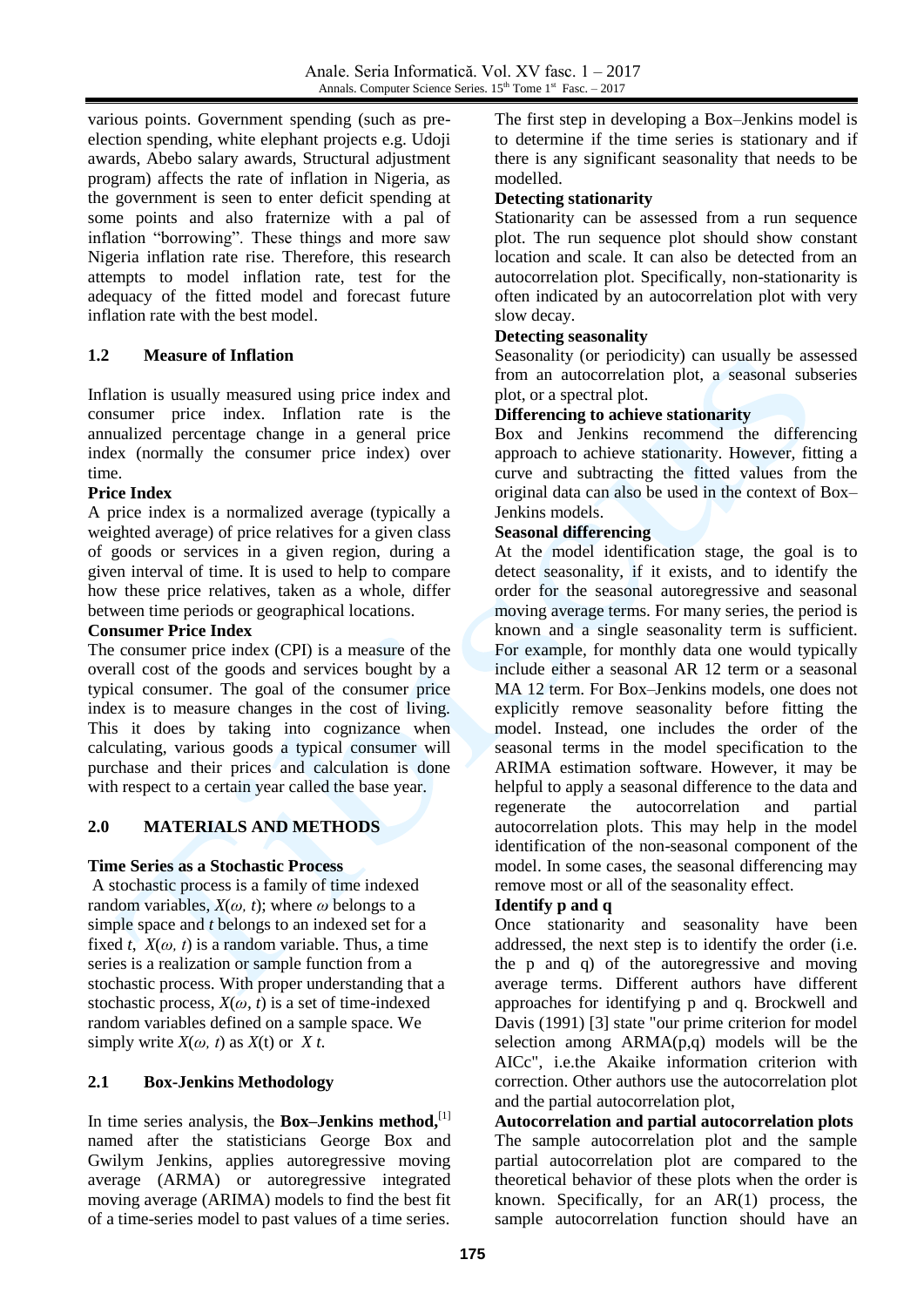exponentially decreasing appearance. However, higher-order AR processes are often a mixture of exponentially decreasing and damped sinusoidal components.

For higher-order autoregressive processes, the sample autocorrelation needs to be supplemented with a partial autocorrelation plot. The partial autocorrelation of an AR(p) process becomes zero at lag  $p + 1$  and greater, so we examine the sample partial autocorrelation function to see if there is evidence of a departure from zero. This is usually determined by placing a 95% confidence interval on the sample partial autocorrelation plot (most software programs that generate sample autocorrelation plots also plot this confidence interval). If the software program does not generate the confidence band, it is approximately  $\pm$  2 /  $\sqrt{N}$ with N denoting the sample size.

The autocorrelation function of a MA(q) process becomes zero at lag  $q + 1$  and greater, so we examine the sample autocorrelation function to see where it essentially becomes zero. We do this by placing the 95% confidence interval for the sample autocorrelation function on the sample autocorrelation plot. Most software that can generate the autocorrelation plot can also generate this confidence interval. The sample partial autocorrelation function is generally not helpful for identifying the order of the moving average process. Hyndman & Athanasopoulos [4] suggest the following:

The data may follow an  $ARIMA(p,d,0)$  model if the ACF and PACF plots of the differenced data show the following patterns: the ACF is exponentially decaying or sinusoidal, there is a significant spike at lag p in PACF, but none beyond lag p.

The data may follow an  $ARIMA(0,d,q)$  model if the ACF and PACF plots of the differenced data show the following patterns. the PACF is exponentially decaying or sinusoidal there is a significant spike at lag q in ACF, but none beyond lag q.

In practice, the sample autocorrelation and partial autocorrelation functions are random variables and do not give the same picture as the theoretical functions. This makes the model identification more difficult. In particular, mixed models can be particularly difficult to identify. Although experience is helpful, developing good models using these sample plots can involve much trial and error.

#### **Box–Jenkins model estimation**

Estimating the parameters for Box–Jenkins models involves numerically approximating the solutions of nonlinear equations. For this reason, it is common to use statistical software designed to handle to the approach – fortunately, virtually all modern statistical packages feature this capability. The main approaches to fitting Box–Jenkins models are

nonlinear least squares and maximum likelihood estimation. Maximum likelihood estimation is generally the preferred technique. The likelihood equations for the full Box–Jenkins model are complicated and are not included here. See ([BD91]) for the mathematical details.

## **Box–Jenkins model diagnostics**

Model diagnostics for Box–Jenkins models is similar to model validation for non-linear least squares fitting. That is, the error term At is assumed to follow the assumptions for a stationary univariate process. The residuals should be white noise (or independent when their distributions are normal) drawings from a fixed distribution with a constant mean and variance. If the Box–Jenkins model is a good model for the data, the residuals should satisfy these assumptions.

If these assumptions are not satisfied, one needs to fit a more appropriate model. That is, go back to the model identification step and try to develop a better model. Hopefully the analysis of the residuals can provide some clues as to a more appropriate model.One way to assess if the residuals from the Box–Jenkins model follow the assumptions is to generate statistical graphics (including an autocorrelation plot) of the residuals.

# **3.0 INTERMEDIATE SECTION**

The data used is a secondary data extracted from the monthly bulletin of the central bank of Nigeria [www.cenbank.com](http://www.cenbank.com/) and SAS (A Statistical package was employed in the data analysis and charting).



**Figure 1: Time Plot of the Data**

The Nigerian inflation rate in figure above does not exhibit seasonal variation. From the above time plot, there is an irregular movement in Nigerian inflation rate from January 2006 to December 2015.Since the p-value is greater than the significant level at 0.05 We therefore do not reject our  $H_0$ . We then conclude that the inflation rate in Nigeria data is not stationary.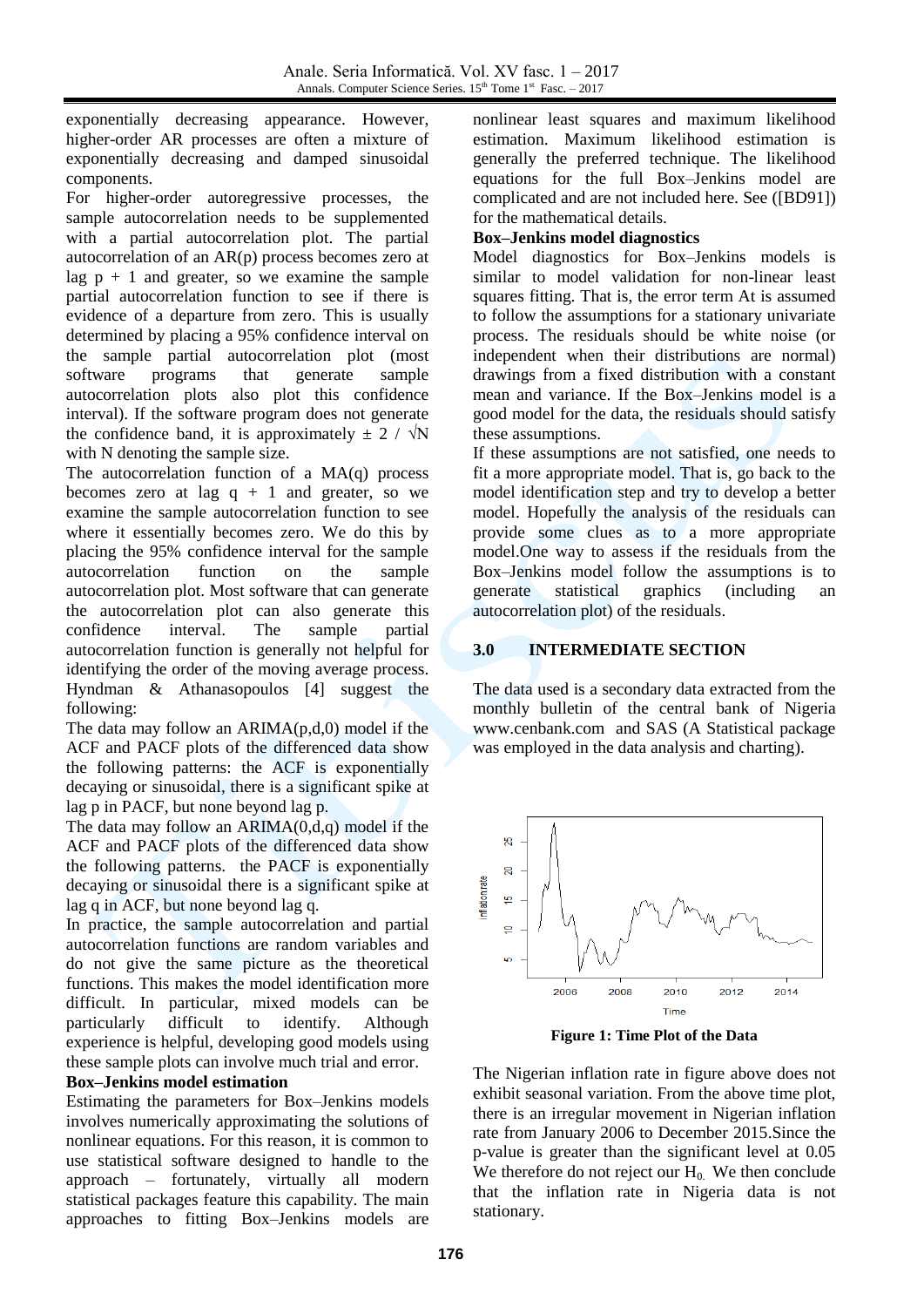

**Figure 2: The Time Plot of the Differenced Data**

Using Augmented Dickey-Fuller test, the following test statistics obtained from table:

Dickey-Fuller =  $-5.4196$ , Lag order = 4, p-value = 0.01.

Conclusion: Since the p-value is lesser than the significant level at  $0.05$  we therefore reject our  $H_0$ and accept our  $H_1$  We then conclude that Nigerian inflation rate data is stationary.

The figure 3 shows the autocorrelation function of the first differencing of the Nigerian inflation rate at various lags. Comparing the autocorrelations with their error limits, the significant autocorrelations are at lag 1, 11, 12. Applying the principle of parsimony MA (1) is selected since the ACF cuts off at lag 1.

The following significant models are suggested from the ACF and the PACF of the differenced data;

ARIMA  $(1,1,1)$ , ARIMA  $(0,1,1)$  and ARIMA  $(1,1,0)$ The Figure 5 is the qq-plot which indicates that most of the residuals are located on the straight line except some few residuals deviating from normality as that of  $ARIMA(1,1,1)$ , so the assumption of normally distributed residual looks okay.

The figure 6 is the qq-plot which indicates that most of the residuals are located on the straight line except some few residuals deviating from normality as that of  $ARIMA(1,1,0)$ , so the assumption of normally distributed residual looks okay.



**Figure 3: Autocorrelation Function of the Differenced Data of Nigerian Monthly Inflation Rate**



**Figure 4: Partial Autocorrelation Function of the Differenced Data**



**Figure 5: Diagnostic Test of ARIMA(1,1,1) of Nigerian Monthly Inflation Rate**



**Figure 6: Diagnostic Test of ARIMA(1,1,0) of Nigerian Monthly Inflation Rate**





**Figure 7: Diagnostic Test of ARIMA (0,1,1) of Nigerian Monthly Inflation Rate**